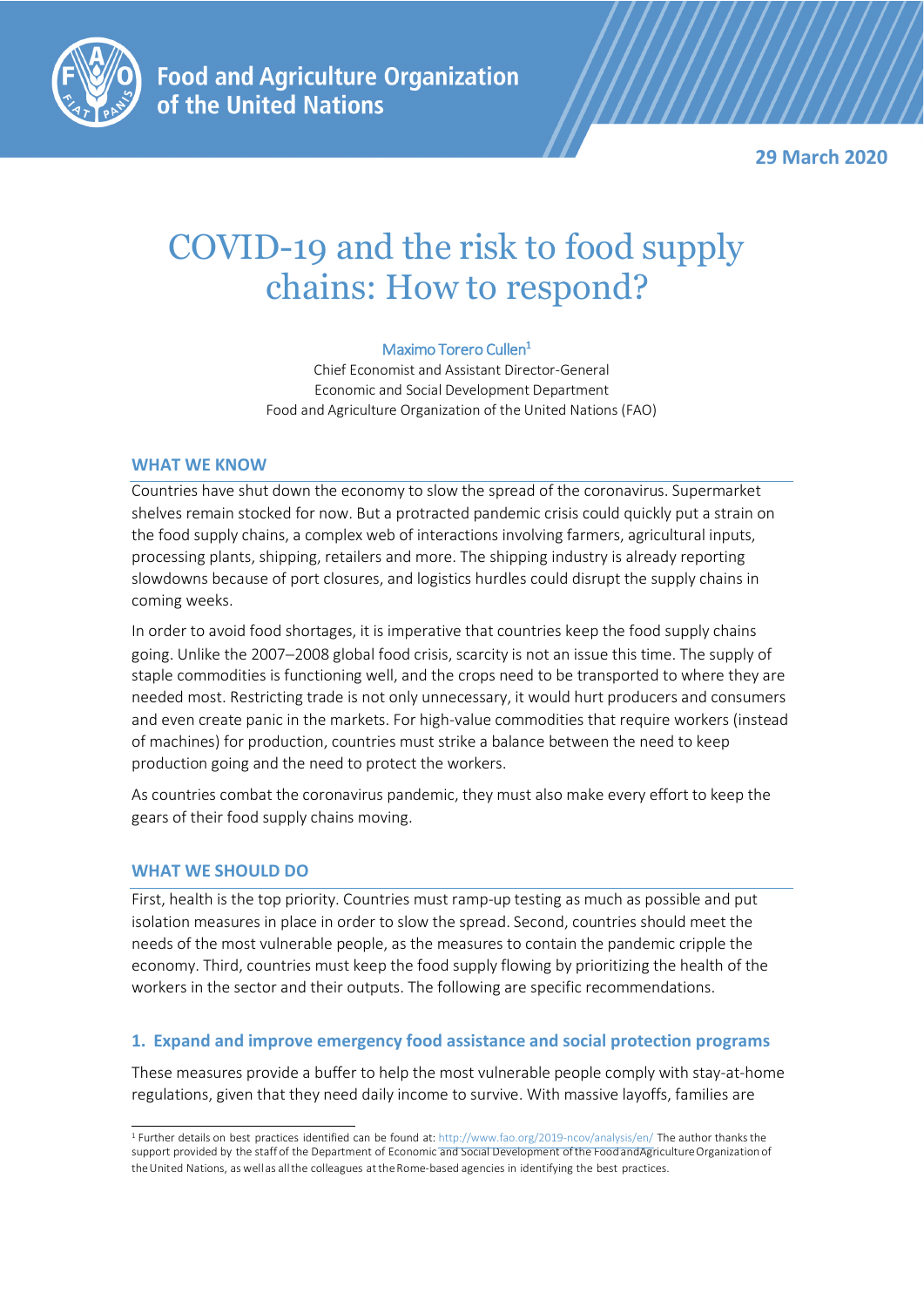struggling to put food on the table. More than 160 countries have implemented nationwide closures of [schools, impacting](https://en.unesco.org/themes/education-emergencies/coronavirus-school-closures) over 87 percent of the world's student population. It means the cancellation of school meals, often the only source of nutrition for children in vulnerable households. School meal suppliers and caterers are losing their income, too.

The emergency assistance needs to be provided as early as possible to contain the spread of the virus and to protect livelihoods during recovery later. Food banks and community-based groups, supported by both governments and private charities alike, should be mobilized to deliver or mail food, as families stay home. The delivery mechanism can be used to provide other in-kind assistance, such as protective kits, to elderly people or those with chronic illnesses. In the long term, countries need to invest in improving emergency outbreak preparedness across the food supply chains to address not only the direct threat of an infectious disease but also the indirect toll that poor nutrition takes on health.

For vulnerable households, one-off or multiple cash transfers early on can soften the full-blown impact of the crisis when it arrives. Cash transfers can tide families over until circumstances improve, especially as disruptions to social services occur. Mobile payment systems are ideal to ensure quick delivery and to minimize human contact through cash exchanges. Vulnerable families also need forbearance on tax and mortgage payments. Social protection programs should be expanded to assist those who didn't previously have coverage and who are extremely vulnerable today, including the elderly populations. Complementary entitlements to offset the loss of income is a good example. Any conditionalities attached to assistance should be temporarily lifted.

As of 20 March 2020, a total of 45 countries have introduced or expanded their safety net programs in response to the pandemic. Examples:

- Italy is assisting laid-off workers, putting a moratorium on personal and business mortgage payments, and cancelling debts as part of a EUR [25 billion relief](https://www.bloomberg.com/news/articles/2020-03-10/conte-calls-on-ecb-to-do-whatever-it-takes-against-coronavirus) package called Heal Italy. The program includes a one-off EUR 600 payment to households with children under 12.
- The United States of America is offering a USD 2 trillion economic [stimulus plan](https://www.nytimes.com/2020/03/26/world/coronavirus-news.html?action=click&module=Spotlight&pgtype=Homepage#link-444ff0b2). It includes a one-off payment of USD 1 200 for most adults and an USD 500 additional payment for every child, and expanded unemployment coverage. This package follows a USD 100 billion aid program that included emergency paid leave for workers.
- France is [assisting](https://www.service-public.fr/particuliers/actualites/A13890) parents to stay home to look after children and is offering sick leave to people who are under self-quarantine.
- China, Hong Kong, SAR and Singapore are giving universal, one-off cash [payments](http://www.ugogentilini.net/wp-content/uploads/2020/03/global-review-of-social-protection-responses-to-COVID-19-2.pdf) to all citizens.
- Portugal is providing as much as EUR 1 097 up to 12 months to [self-employed](http://www.ugogentilini.net/wp-content/uploads/2020/03/global-review-of-social-protection-responses-to-COVID-19-2.pdf) workers.
- China has accelerated payments of unemployment insurance and expanded social assistance programs to cover families falling into poverty, while suspending social security [contributions](https://home.kpmg/cn/en/home/insights/2020/02/china-tax-alert-15.html) for businesses.
- Peru has [created](https://rpp.pe/peru/actualidad/coronavirus-en-peru-covid-19-consulta-aqui-si-tu-hogar-es-beneficiario-del-bono-de-s-380-noticia-1253318) a bond to protect [3 million vulnerable](https://rpp.pe/economia/economia/onp-este-mes-se-adelantara-el-pago-de-pensiones-noticia-1248988) families and is advancing pension payments for senior citizens, building on existing programs like [Pensión](https://www.pension65.gob.pe/) 65. It is providing vulnerable families with a complementary entitlement in addition to national cash transfer.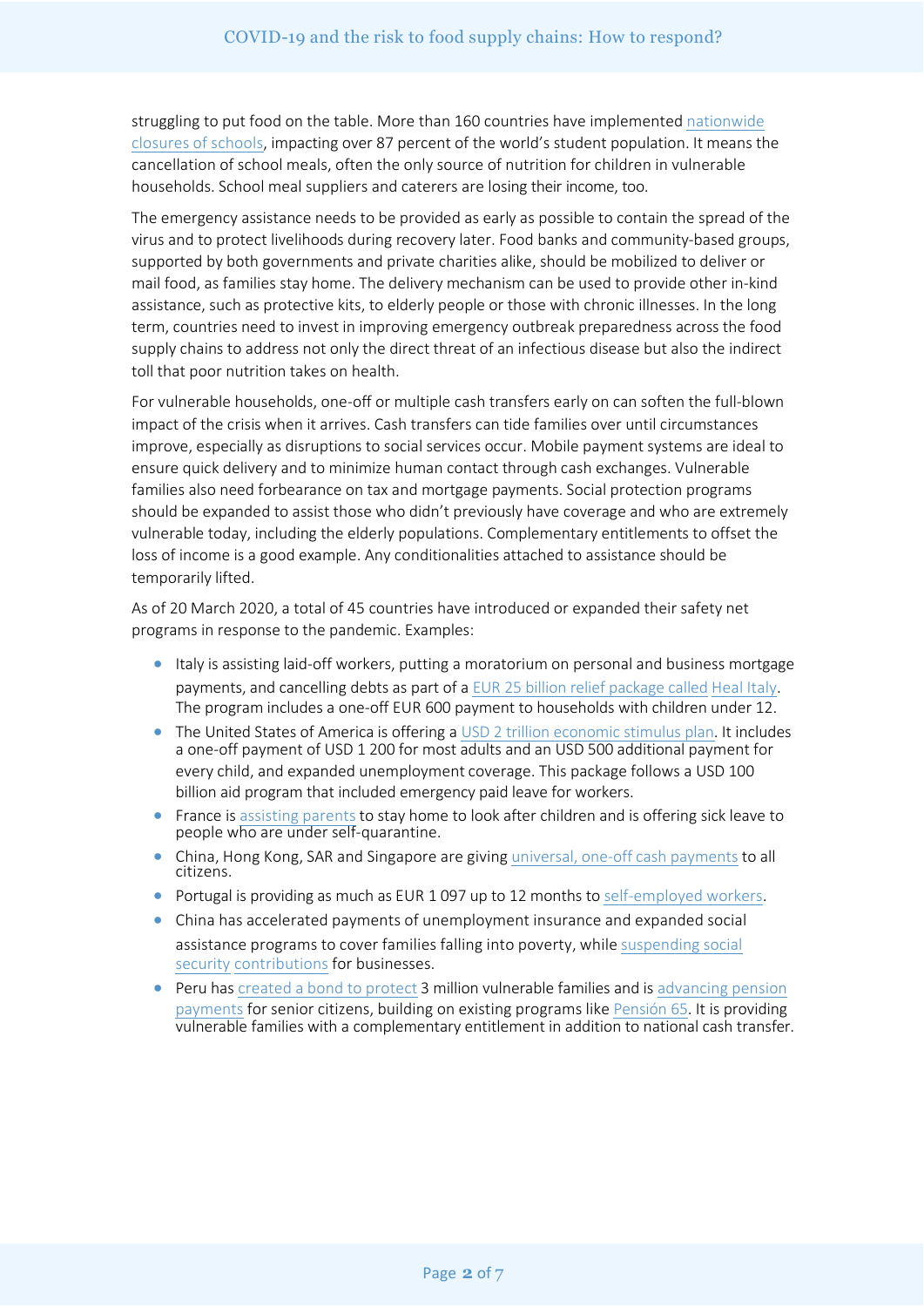## **2. Give smallholder farmers support to both enhance their productivity and market the food they produce, also through e-commerce channels**

Restrictions on movement are curbing farmers' access to markets to buy inputs and sell products. Fresh produce is accumulating at farms, [resulting](http://www.fao.org/3/ca6030en/ca6030en.pdf) in food loss. It is causing labor shortages as migrant seasonal workers are unable to travel. The Ebola outbreak in 2014 disrupted the agricultural market chains in West Africa for the same reason, leading to shortages of food and price increases. Africa is especially vulnerable right now with desert locust infestations already threatening the continent's food supply. In China, logistics constraints and labor crunches have caused losses of fresh vegetables, limited access to animal feed and diminished capacity of slaughterhouses.

Countries must implement the following core measures. First, they should bring collection centers closer to smallholder producers to reduce the need for mobility. Collection centers should have high capacity. Food banks can play a significant role given their knowledge, as well as horizontal and vertical coordination mechanisms with farmers' associations engaged in contract farming arrangements. Second, countries, when feasible, should establish warehouse receipt systems to farmers to use the receipts to [get their payments.](http://www.fao.org/3/a-i3339e.pdf) Third, countries should accelerate the development of [e-commerce](https://ageconsearch.umn.edu/record/264235/files/ifamr2016.0156.pdf) for smallholders.<sup>2</sup> Fourth, smallholder farmers must have access to finance, so that they can continue to produce.

A number of countries are introducing stimulus packages that lack clear incentives for smallholder farmers. Farmers need cash handouts and safety net programs that can enhance their productivity. Banks should wave fees on farmers' loans and extend payment deadlines. A capital injection in the agricultural sector can help small and medium agri-businesses to continue operations. Improving storage can help reduce post-harvest crop losses along the supply chain. Any constrains to domestic trade, including bureaucratic hurdles, should be removed in order to link smallholder farmers to markets.

Governments should meet the basic energy needs of smallholder farmers and rural households. For many children in rural areas, too, school closures mean that they don't have access to healthy diet. For producers, it translates into loss of income. Local governments must consider an alternative to school meals, such as home delivery of meal to keep the producers employed and children nourished. During an emergency, governments can purchase agricultural products from smallholder farmers to establish strategic emergency reserves especially for nonperishable commodities to boost food supply. This can be used to deliver safety net programs and school meals even when schools are closed.

Countries should put measures in place to assure the safety of farm workers. On-site healthcare professionals can ensure workers are not ill. If possible, workers should be tested for the coronavirus. At-home coronavirus tests, when they become available, could make this easier. Governments should expedite migrant workers' visas to prevent labor crunches on farm and plants, even if it seems counterintuitive. Growers and warehouses should eliminate visitors. Shops should reduce their hours, rotate the staff and double down on their delivery services. Warehouses and processing plants should be re-engineered to enable workers to practice social distancing. Health professionals should take temperatures of employees and make sure they are wearing masks, gloves and other protective gears.

<sup>&</sup>lt;sup>2</sup> The Alibaba Group, JD.com, Meituan-Dianping and other companies have transformed the Chinese consumers' shopping behavior, by moving it to online often through a "super app." As of 2019, China's e-commerce penetration reached 36.6 percent of retail sales with 71 percent of Chinese consumers performing transactions online mostly via smartphone apps. Smartphone apps comprise 80 percent of e-commerce transactions.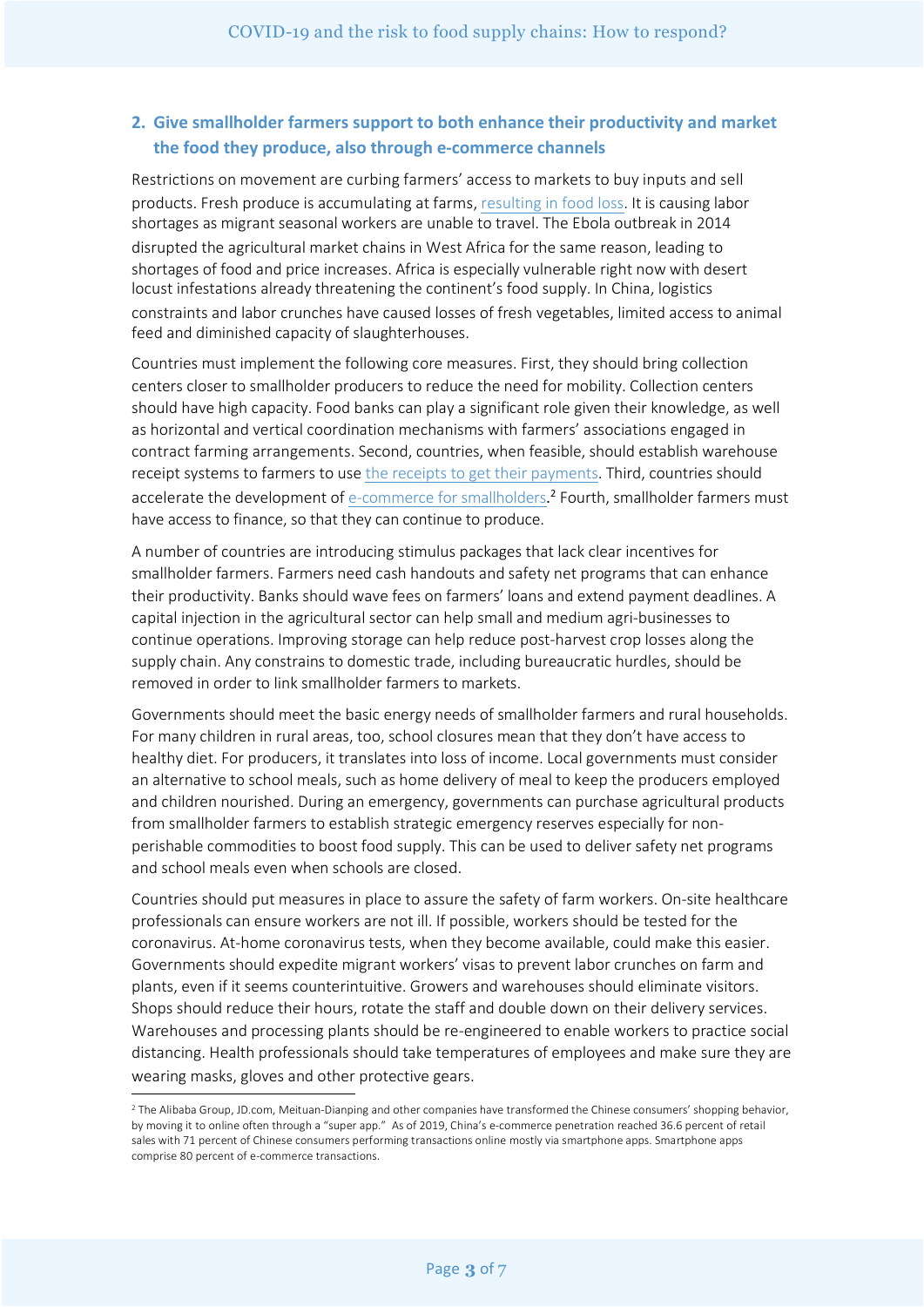Poorer countries can seek international funding to support their smallholder farmers. There are funding mechanisms, such as the Global [Agriculture and](https://www.gafspfund.org/) Food Security Program, which was created in the aftermath of the 2007-2008 food crisis for this purpose.

Actions taken by China and Italy to protect smallholder farmers and their agricultural productivity are worth noting.

#### China

- During the lockdown, China adopted the "Vegetable Basket" policies to lessen the virus's impact on change the smallholders and keep food shortages to a minimum. In the late 1980s, the project [increased urban access](https://www.chinadaily.com.cn/bizchina/2010-08/18/content_11173854.htm) to fresh produce by expanding vegetable farms in the suburbs and establishing reserves. Under this scheme, farmers and merchants in nine provinces worked together to supply grains, oil, meat, vegetables, milk, eggs and aquatic products to Hubei province, the epicenter of the outbreak.
- Some local governments have unified purchases, centralized animal slaughtering and cold chain storage of county cooperatives, and fully subsidized the storage costs.
- [E-commerce](http://en.people.cn/n3/2020/0310/c90000-9666727.html) platforms are facilitating the trading of accumulated produce to help boost sales. For example, the Chinese e-commerce company Alibaba set up a special fund to help farmers find markets for unsold agricultural products and is building a "green channel" dedicated to fresh agricultural products.
- The central government in Beijing distributed USD 20 million in subsidies for machine and tools purchases to [revive agriculture.](https://www.cnbc.com/2020/03/10/chinese-agriculture-drone-makers-see-demand-rise-amid-coronavirus-outbreak.html) It is giving low interest rate loans and rent reductions to firms to develop high-tech agriculture technologies, such as agricultural drones and unmanned vehicles to reduce human contact while keeping the supply chains moving.

#### Italy

"Heal Italy" has several [measures to support the agriculture sector,](https://worldcrunch.com/coronavirus-1/covid-19-and-closed-borders-italy39s-agriculture-at-risk) complementing existing national policies that ensure access to agricultural services, including supply of seeds and fertilizers.

The program allocates EUR 100 million to support agricultural or fishing companies that had to suspend their operations and another EUR 100 million for financing. It allows farmers to receive advanced payments from the European Union's subsidies for farmers. The program boosts the EU budget for distributing food to the poor by EUR 50 million. The program includes EUR 600 transfer to agriculture workers with short-term contracts.

## **3. Keep the food value chain alive by focusing on key logistics bottlenecks**

The food value chain can be broadly divided into two groups: the staple commodities (wheat, maize, corn, soybeans and oil seeds) and the high-value commodities (fruits, vegetables and fishery). The staple commodity production is capital intensive, and the labor shortage issue resulting from the coronavirus-related restrictions on movement has less impact on their production. However, the logistics to distribute the commodities is affected, as it hampers food transportation across cities, provinces, regions and countries.

The high-value commodities, on the other hand, require a large amount of labor to produce. So they are substantially affected when employees get sick or local and migrant laborers are not able to travel due to lockdowns. Logistical barriers that disrupt the food supply chains affect the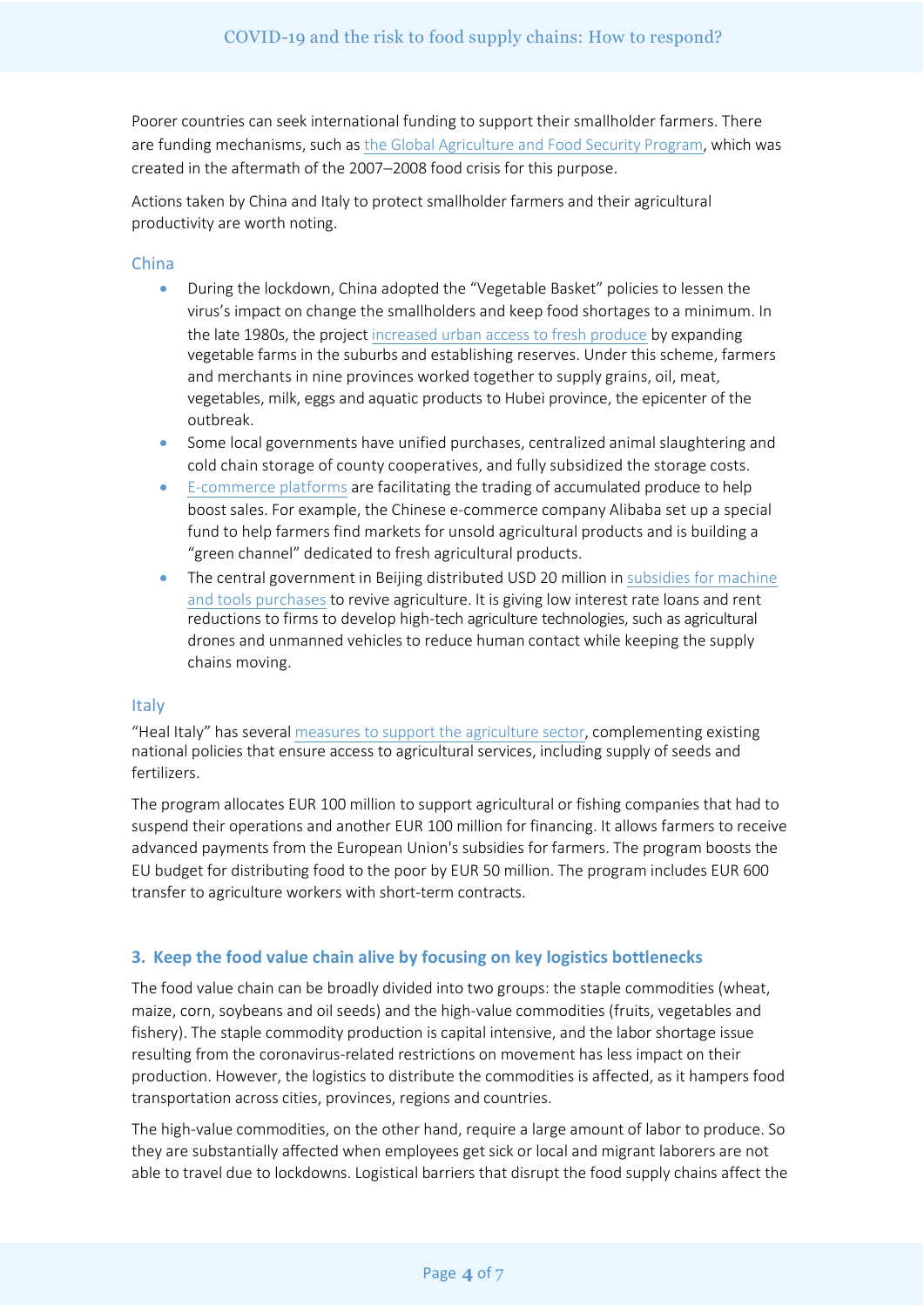high-value commodities even more because of their perishability. The high-value supply chain includes food processing plants, which are also labor intensive. Currently, most of the sorting and packing lines do not comply with the social distancing requirements.

There are sufficient stocks of staple commodities (see Figure 1). Prospects for harvest in 2020 is favourable, assuring food availability. However, logistics disruptions in the supply chains are emerging. For example, Rosario in central [Argentina](https://www.reuters.com/article/argentina-grains/update-1-supply-of-soy-to-argentine-livestock-feed-factories-down-by-half-and-falling-idUSL1N2BK165) is the country's major grain export hub, as well as a major soybean production area. Argentina is the world's largest exporter of soymeal livestock feed. Recently, dozens of municipal governments near Rosario have blocked grains trucks from entering and exiting their towns to slow the spread of the virus. Many are defying the federal government's order to unblock their roads, citing health concerns. Soybeans are therefore not being transported to crushing plants, affecting the country's export of soybean meal for livestock. Similarly, in Brazil, another key exporter of staple commodities, there are reports of logistical hurtles putting the food supply chains at risk. Internationally, if a major port like Santos in Brazil or Rosario in Argentina shuts down, it would spell disaster for global trade.

In short, key staple commodities-exporting countries need to make every effort to find solutions to minimize logistics disruptions, so that major staple commodities can move across countries. In fact, the COVID-19 crisis is an opportunity to identify the bottlenecks and address them. The logistics components of the supply chain need to be properly tested and given special permits to move commodities. Port staff should be considered as essential personnel, and proper health and safety measures, including testing, protective gears and practicing social distancing, need to be in place. These measures will bring stability to international markets. It is the responsibility of multilateral development banks and key donors to support staple commodities-exporting countries to enact these measures.



## FIGURE 1 | Global stocks of food staples









*Source:* [Agricultural Market](https://app.amis-outlook.org/#/market-database/supply-and-demand-overview) Information System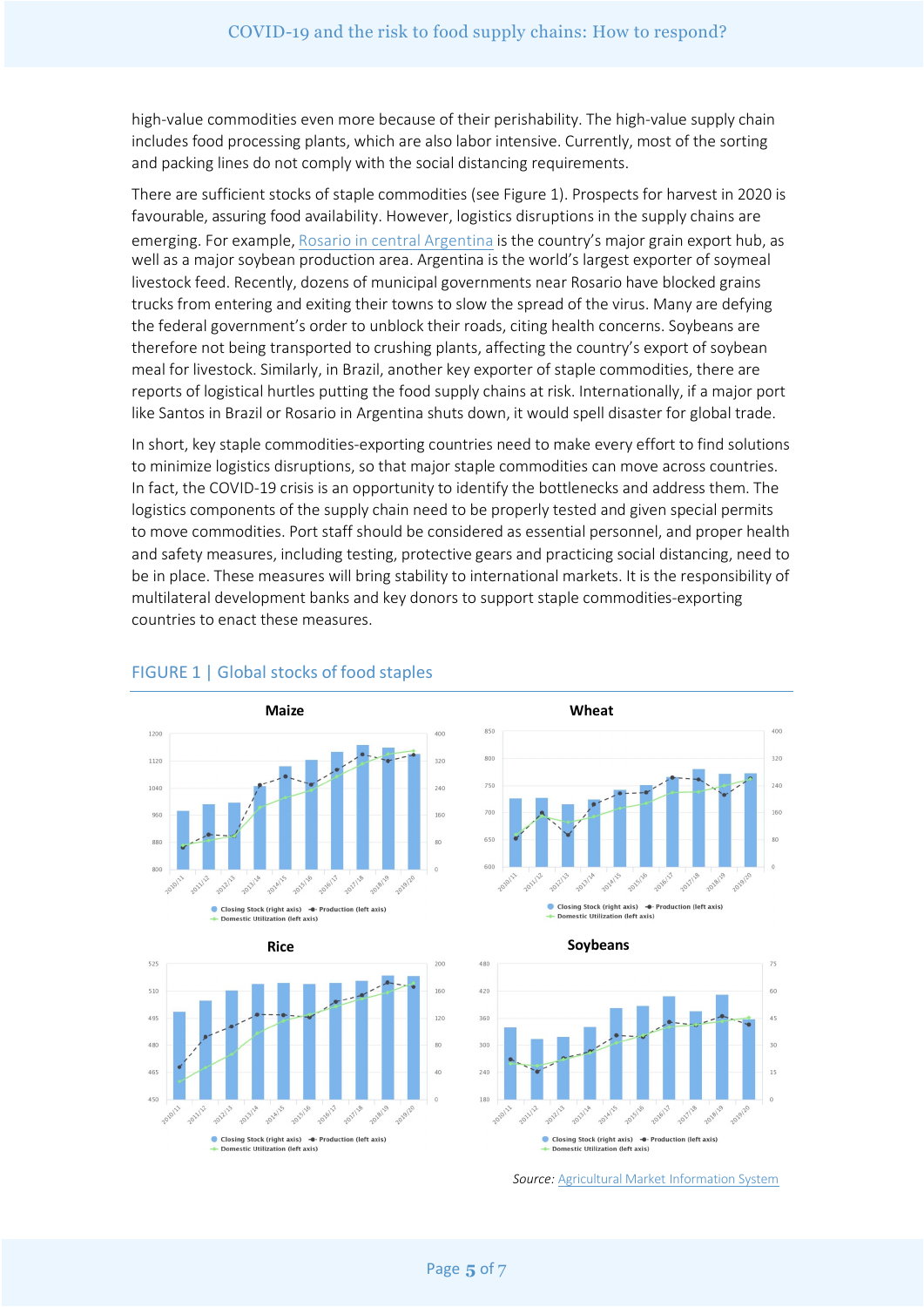The supply chains of high-value commodities are more complex, and countries need to move fast to identify them as a priority sector and ensure that migrant laborers can access the farms and plants. Countries must find best ways to strike a balance between the need to keep production going and the necessity of protecting the workers.

## **4. Address trade and tax policies to keep the global trade open**

Countries that depend on imported food are vulnerable as shipments slow and their currencies plunge against the dollar, reducing their purchasing power. Food price is likely to rise in most countries. Sudden and extreme food price shocks could occur amid drawn-out lockdowns. Following government-imposed quarantine, China saw a spike in food prices because of panic buys. In Italy, demand for flour and canned food shot up, leading to difficulties to sell fresh produce.

Countries should immediately review trade and taxation policy options and their likely impacts to create a favourable environment for food trade. During the 2007-2008 food crisis, the lack of information on market conditions (production, stocks, consumption, trade, prices) and uncoordinated policy interventions by countries contributed to disruptions and food price hike. Today, countries have the Agriculture Market Information System (AMIS), which provides up-todate information on stocks and prices of key staple crops. Cooperation among countries can help prevent [beggar-thy-neighbor](http://ebrary.ifpri.org/cdm/ref/collection/p15738coll2/id/131393) policies, which happened during 2007-2008. Large countries increased export taxes and adopted export restrictions, making things worse for everyone, not just for smaller trading partners. Sharp price increases disproportionately burdened poor people everywhere, negatively affecting human development and economic productivity in the long term.

Keeping the global food trade open is critical to keep the food markets functioning. Governments should eliminate existing export restrictions, including export bans. There are lessons learned from the 2007-2008 food crisis on how governments should respond. If one country starts doing it, all others will follow, and it would be a catastrophe for the markets. Harmful import tariffs and nontariff trade barriers should be eliminated. Lower import tariffs facilitate imports and therefore helps to address the immediate concern about low food supplies and rising food prices. Countries should also temporarily reduce VAT and other taxes to help stabilize world food markets.

## **5. Manage the macroeconomic ramifications**

China's manufacturing and service sector activities declined dramatically due to the pandemic. The disruption has lowered production and created shocks to supply. China is the world's biggest producer of manufactured components, and closed Chinese factories means having difficulty finding components to make everything from cell phones to cars. There are shocks to the demand side as well. The 2008 global financial crisis demonstrated how reduced income and uncertainty can lead to a recession.

Many economies are already in recession because of measures taken to stop the spread of the coronavirus. But the pandemic must be brought under control before the economy can recover. In fact, countries must be willing to incur greater economic costs to minimize the impact of the pandemic and protect the lives of their citizens.